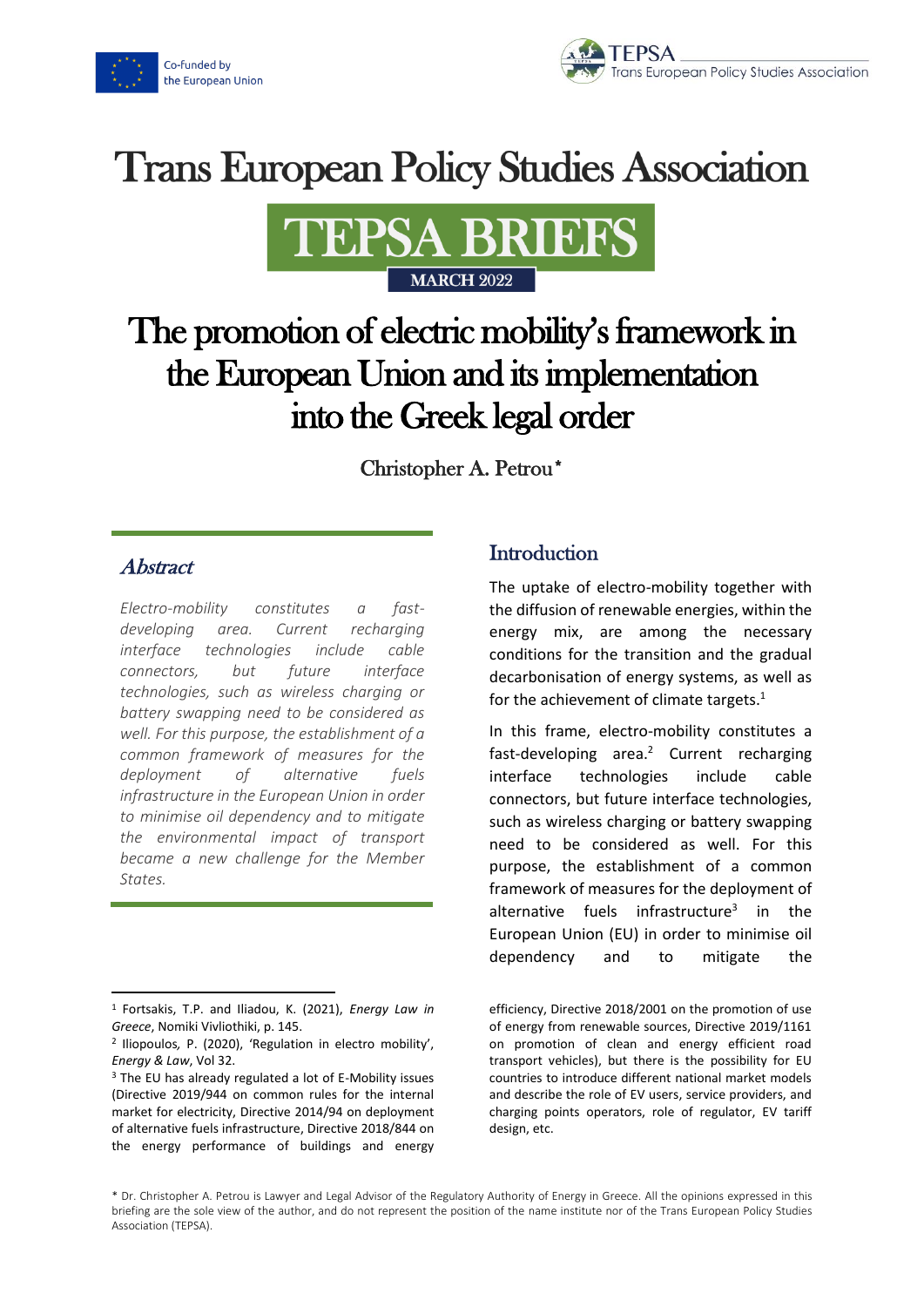#### TEPSA Briefs – March 2022

environmental impact of transport became a new challenge for the Member States.

The first step related to the promotion of electric mobility was the adoption of EU Directive 2014/94/EU of 22 October 2014 on the deployment of alternative fuels infrastructure. This Directive has set out minimum requirements for the building-up of alternative fuels infrastructure, including recharging points for electric vehicles (EVs) and refuelling points for natural gas (Liquified Natural Gas – LNG, and Compressed Natural Gas) and hydrogen. This should be implemented through Member States' national policy frameworks, common technical specifications for such recharging and refuelling points, as well as user information requirements. This Directive was completed by the EU Regulation 2018/674/EU of 17 November 2017 supplementing Directive 2014/94/EU of the European Parliament and of the Council as regards recharging points for L-category motor vehicles, shore-side electricity supply for inland waterway vessels and refuelling points for LNG for waterborne transport. It further amended the Directive as regards connectors for motor vehicles for the refuelling of gaseous hydrogen, in order to ensure technical specifications for the interoperability of recharging and refuelling points, and to identify the required technical specifications taking into account existing European standards and related international standardisation activities.

All these initiatives highlight the need for decarbonising the transport sector and to maximise the utility of resources. In fact, the application of the principles of sustainability is one of the main determinants of the long-term survival of market economies, as well as the main key of widespread urbanisation and of

#### The promotion of electric mobility's framework in the EU and its implementation into the Greek legal order

systemic reorganisation of cities and urban areas.

## The implementation of eco mobility in Greek legal order and the acceleration of administrative and market procedures

As Greece is committed in reducing its CO2 emissions and achieving a smooth transition towards climate neutral economy by 2050, in June 2020 the country announced its new National Plan for E-mobility. This new initiative for cleaner mobility is in line with the EU Green Deal growth strategy and part of a ten-year climate protection plan. The goal is for one in three vehicles to be electric by 2030. However, current increase in the average electricity prices, which, as noted by the Energy Exchange in Greece, rose to EUR 134.73 per MWh in September from EUR 121.72/MWh in August and EUR 46.6/MWh in September 2020, is expected to hinder e-mobility growth.

However, while national legislation should ensure that technological innovation focused on the promotion of electric mobility will be facilitated, there are many barriers to emobility in Greece, such us the lack of public charging points. In fact, there are only 115 charging points operating in Greece, while it is currently estimated that at least 3500 charging points will be required.<sup>4</sup> Moreover, the commercial availability of EV models is limited in comparison to the biggest EV markets in the  $EU<sup>5</sup>$ 

These main challenges of electric mobility allowed the adoption of Law 4710/2020, which prescribes new incentives for production units or other e-mobility activities, introduces tax incentives for companies to acquire e-vehicles, regulates the e-vehicles market and charging services, and creates a subsidy scheme (Go

<sup>4</sup> Perellis, A., Mezartasoglou, D. and Stambolis, C. (2018), *Anticipated Penetration Rate of Electric Vehicles in Greece's Motor Vehicle Market*, Presentation 3rd HAEE Energy Conference on 'Energy Transition: European and Global Perspectives', Institute of Energy for South-East Europe.

<sup>5</sup> Law 4277/2014 (OJ A' 156), 4439/2016 (OJ A' 222) and 4710/2020 (OJ A' 142) on the promotion of e-mobility and the issue of Ministerial Decision No. ΥΠΕΝ/ΕΣΠΑΕΝ/77472/520/2020 on the "E-moving" initiative (the "MD").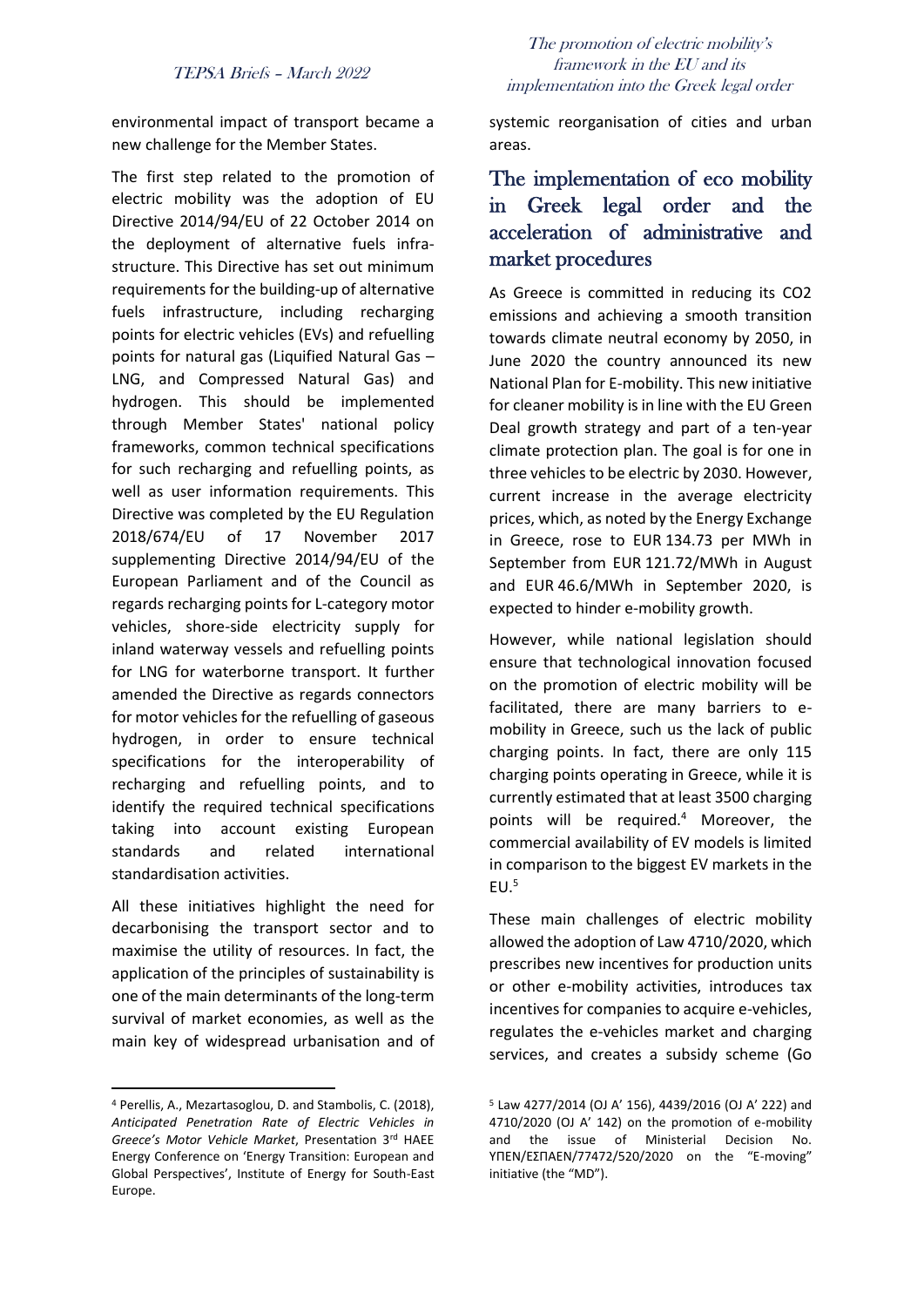#### TEPSA Briefs – March 2022

Electric) for EV acquisition by companies and individuals. For this purpose, Eco mobility was based to a generous tax-based incentives to businesses for purchasing EVs and a regulatory framework for EVs charging services market. On this basis, new urban planning regulations for charging infrastructure were adopted by Greek administration.<sup>6</sup>

The Ministerial Decision No. ΥΠΕΝ/ΕΣΠΑΕΝ/77472/520/2020 on the "Emoving" initiative (the "MD") further establishes and regulates the "E-moving" initiative, which provides significant incentives to consumers and professionals for the acquisition of EVs or plug-in hybrid vehicles, as well as for the purchase and installation of charging infrastructure. According to the MD, it is necessary to promote e-mobility and facilitate the penetration of EVs in the Greek market in order to reduce gas emissions and fulfil the targets of the national energy and climate plan. As anticipated, the initiative provides subsidies (of a total public expenditure of EUR 45.8 million) in the form of

#### The promotion of electric mobility's framework in the EU and its implementation into the Greek legal order

an environmental bonus for the purchase or lease of EVs. The three following categories may participate in the initiative, with varying subsidies: individuals<sup>7</sup>, taxi owners<sup>8</sup>, and legal entities.<sup>9</sup>

#### Conclusion - Perspectives

It is obvious that electro-mobility constitutes a fast-developing area in Europe.<sup>10</sup> However, it is necessary to adjust the issues of sustainability and of public interest for the promotion of Eco mobility. In fact, electro-mobility is not a goal in itself, but one of the main tools to achieve important national and European objectives. This needs to be achieved by means of an array of policy initiatives, including the development of a sustainable alternative fuels strategy as well as of the appropriate infrastructure. As a result, ramping up the production, deployment and use of sustainable alternative fuels is a key priority of European transport, energy and climate policies.

The Commission has proposed to reduce the EU's greenhouse gas emission by 2030 by at

<sup>6</sup> In fact, Eco mobility has also brought changes in Greek public procurement law, enabling public offices to purchase EVs. The 1990 law only referred to conventional fuel, meaning that tenders for e-vehicles were often rejected by auditing authorities. After identifying and raising this issue at a meeting with the stakeholder group, the Centre of Renewable Energy Sources and Savings recommended a change that would enable green public procurement, stimulating the e-mobility market. The law was adapted in March 2020 to include a clear reference to alternative fuel vehicles and e-vehicles.

<sup>7</sup> For the purchase or lease of an EV with retail price before tax ("RPBT") up to EUR 30,000, the environmental bonus is 20 %, with a maximum of EUR 6,000; for the purchase or lease of an EV with RPBT between EUR 30,000 and EUR 50,000 the environmental bonus is 15 %, with a maximum of EUR 6,000; for the purchase of a two-wheel/three-wheel vehicle, the environmental bonus is 20 % of the purchase price before VAT, with a maximum of EUR 800; and for the purchase of an electric bicycle, the environmental bonus is 40 % of the purchase price before VAT, with a maximum of EUR 800. Moreover, if an individual voluntarily replaces an old vehicle (manufacture date 2013 or older) with an EV, there is an additional subsidy of EUR 1,000 for cars and EUR 400 for two-wheel/three-wheeled vehicles (excluding e-bikes). Individuals can also apply for a subsidy of EUR 500 for the acquisition of a home EV charger. The initiative runs until

<sup>31</sup> December 2021, unless all the available funds are consumed prior to this date."

<sup>8</sup> The subsidies are higher in this category: for the purchase or lease of an EV with RPBT up to EUR 50,000, the environmental bonus is 25 %, with a maximum of EUR 8,000; and for the purchase or lease of a hybrid plugin vehicle with emissions up to 50grCO2/km and RPBT up to EUR 50,000, the environmental bonus reaches 15 %, with a maximum of EUR 5,500. In each case, if the owner has an old taxi (built before 2013) this must be withdrawn, for which the owner will receive an additional subsidy of EUR 2,500.

<sup>9</sup> Environmental bonuses are available to companies to buy or lease up to three vehicles (or up to six vehicles if the legal entity has business activity on an island) as follows: EVs with RPBT up to EUR 50,000, for which the environmental bonus reaches 15 % of the RBPT, with a maximum of EUR 5,500; Hybrid commercial EVs (with low emissions up to 50grCO2/km) up to 3.5 tons, with RPBT up to EUR 50,000, obtain an environmental bonus of 15 % of the RPBT with a maximum of EUR 4,000; and E-two wheels/three-wheels earn an environmental bonus of 20 % of their purchase price before VAT with a maximum of EUR 800.

<sup>10</sup> Current recharging interface technologies include cable connectors, but future interface technologies such as wireless charging or battery swapping need to be considered as well. Legislation should ensure that technological innovation is facilitated.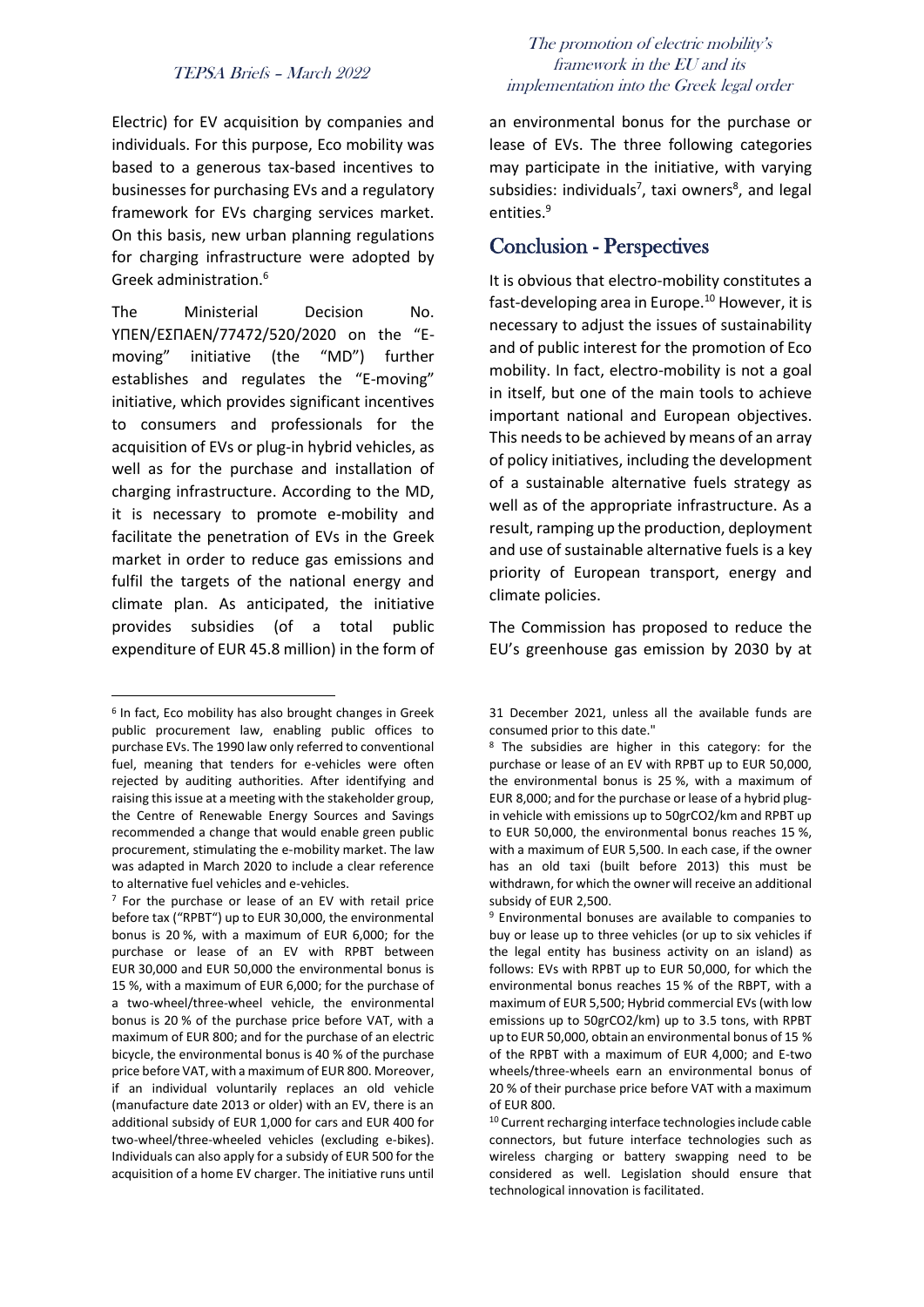#### TEPSA Briefs – March 2022

least 55 % compared to the previous 40 % reduction target. This has a relevant impact on the required uptake of sustainable alternative fuels, vehicles and infrastructure. To achieve these ambitious targets, the uptake of zeroemission vehicles and the related infrastructure needs to accelerate significantly in all market segments of light-duty and heavyduty vehicles.

The promotion of electric mobility's framework in the EU and its implementation into the Greek legal order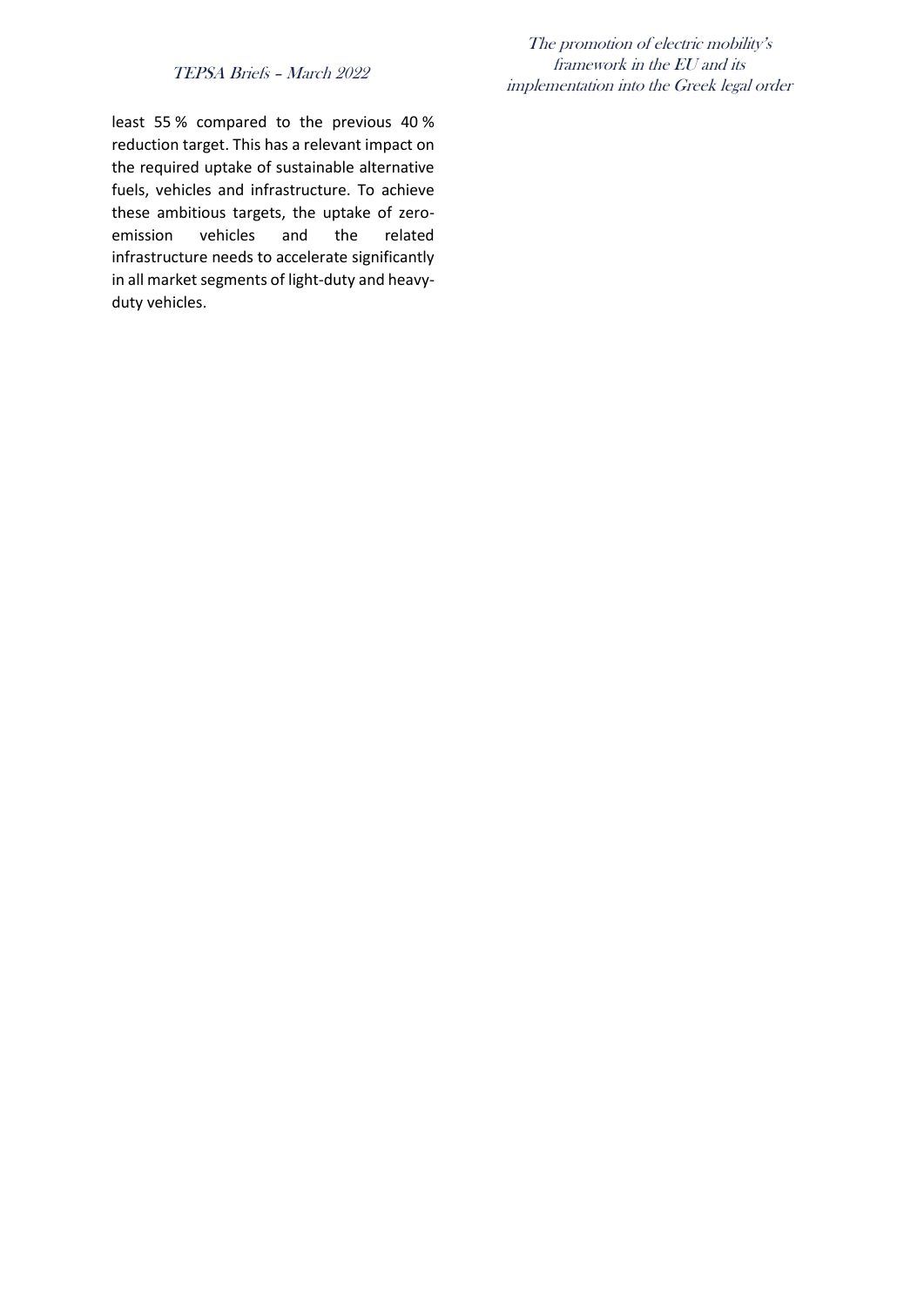## References

Fortsakis, T.P. and Iliadou, K. (2021), *Energy Law in Greece*, Nomiki Vivliothiki.

Iliopoulos*,* P. (2020), 'Regulation in electro mobility', *Energy & Law*, Vol 32.

Perellis, A., Mezartasoglou, D. and Stambolis, C. (2018), *Anticipated Penetration Rate of Electric Vehicles in Greece's Motor Vehicle Market*, Presentation 3rd HAEE Energy Conference on 'Energy Transition: European and Global Perspectives', Institute of Energy for South-East Europe.